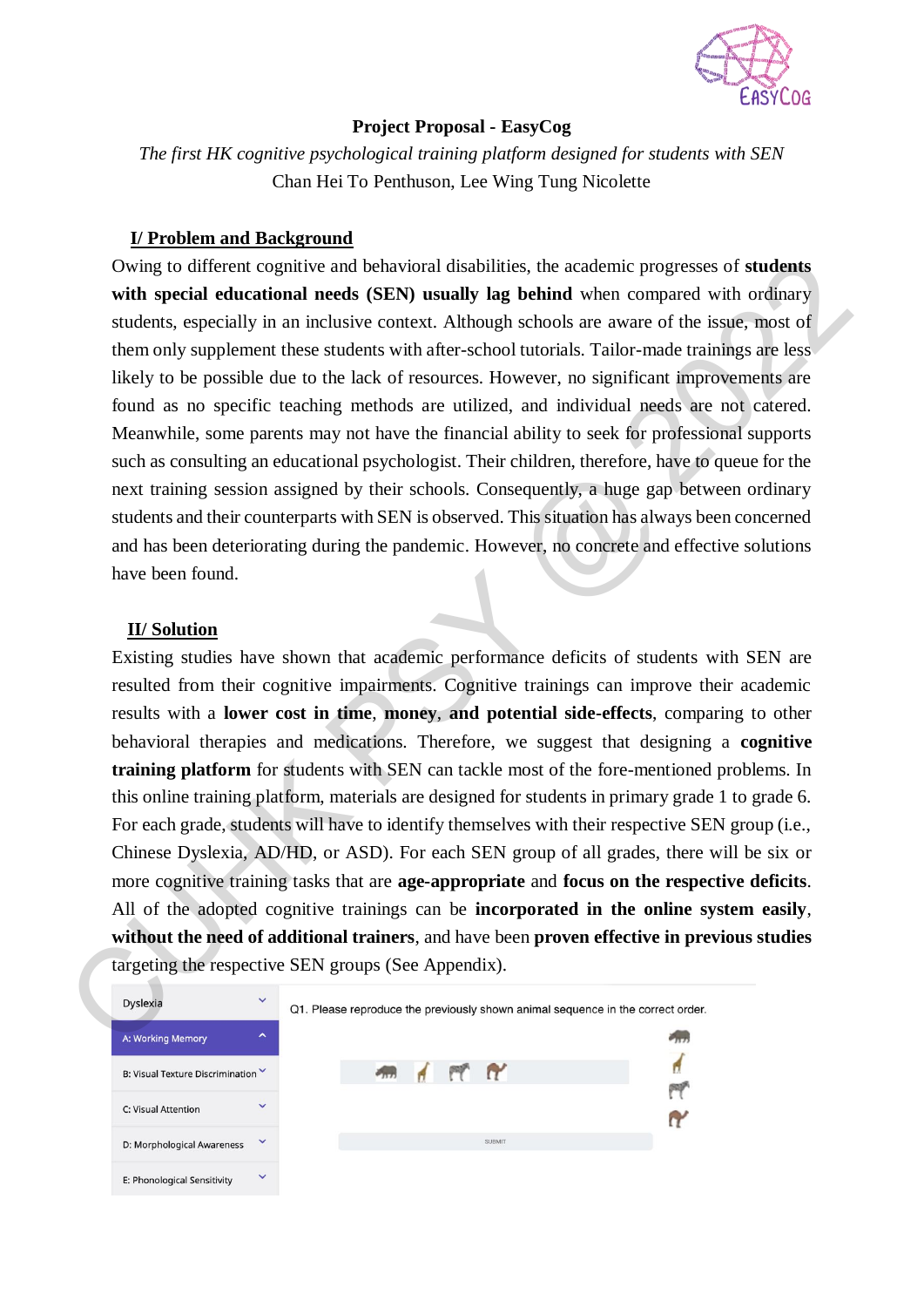

With this training platform, students with diverse needs can improve their cognitive functioning and **generalize the effect to academic tasks**. Meanwhile, the online system offers everyday **take-home trainings**, and the **low price** provides more chances for students with SEN from lower-class families to access psychological trainings. As the backend of the system can also export students' individual reports for teachers' evaluation, much **less recourses are needed for schoolteachers** to supervise or design a training for their students. Therefore, **schools, parents and students** are no doubt the potential beneficiaries of the program.

| Posts                                                | WordPress 5.9.1 is available! Please update now                               |                                           |              |      |                         | Help > |
|------------------------------------------------------|-------------------------------------------------------------------------------|-------------------------------------------|--------------|------|-------------------------|--------|
| <b>乌</b> ] Media                                     | <b>E</b> eForm → View a Submission                                            |                                           |              |      |                         |        |
| Pages<br>8<br>Comments                               | Ele Custom Skin PRO is out Check it out!.                                     | Get it now!                               |              |      |                         |        |
| C eForm<br>Dashboard                                 | A Please either enter an ID or select one from the latest 100                 |                                           |              |      |                         |        |
| View all Forms<br>New Form                           | <b>E</b> SELECT A SUBMISSION                                                  |                                           |              |      |                         |        |
| Import/Export Forms<br>Enter the ID<br>Form Category |                                                                               |                                           |              |      |                         |        |
| Report & Analysis<br><b>View a Submission</b>        | Or Select One                                                                 | penthuson - 1D                            |              |      |                         |        |
| View all Submission<br>Payments<br>VIEW<br>Settings  | EDIT                                                                          |                                           |              |      |                         |        |
| Addons & Guide<br><b>Export Report</b>               |                                                                               |                                           |              |      |                         |        |
| View all Report:<br><b>Export to CSV/XLSX</b>        |                                                                               |                                           |              |      |                         |        |
| View all Exports<br><b>Exporter Settings</b>         |                                                                               |                                           |              |      |                         |        |
|                                                      |                                                                               |                                           |              |      |                         |        |
|                                                      | Backend (upload new questions, generate reports, add users, receive payments) |                                           |              |      |                         |        |
|                                                      |                                                                               |                                           |              |      |                         |        |
|                                                      |                                                                               | Grade 1                                   |              |      |                         |        |
|                                                      |                                                                               | Hi Penthuson. Here are your quiz results. |              |      |                         |        |
|                                                      |                                                                               |                                           |              |      |                         |        |
|                                                      |                                                                               |                                           | March 2022   |      |                         |        |
|                                                      | Part                                                                          |                                           | % of correct |      | No. of Question<br>Done |        |
|                                                      | 1D                                                                            |                                           |              | 0%   | $\overline{2}$          |        |
|                                                      | 1B                                                                            |                                           |              | 100% | $\mathbf{1}$            |        |
|                                                      |                                                                               |                                           |              |      |                         |        |
|                                                      | 1A                                                                            |                                           |              | 0%   | $\mathbf{1}$            |        |



## **III/ Uniqueness and Competition**

#### *i/ First SEN-online training platform with cognitive approaches*

As mentioned, online cognitive trainings are **effective, less time-consuming, low-cost, and easily accessible**. In Hong Kong, there are lots of resources supporting students with SEN provided by different NGOs or clinical centers, and some of them also provides online training. However, when comparing to our training platform, these materials are **more time-consuming,**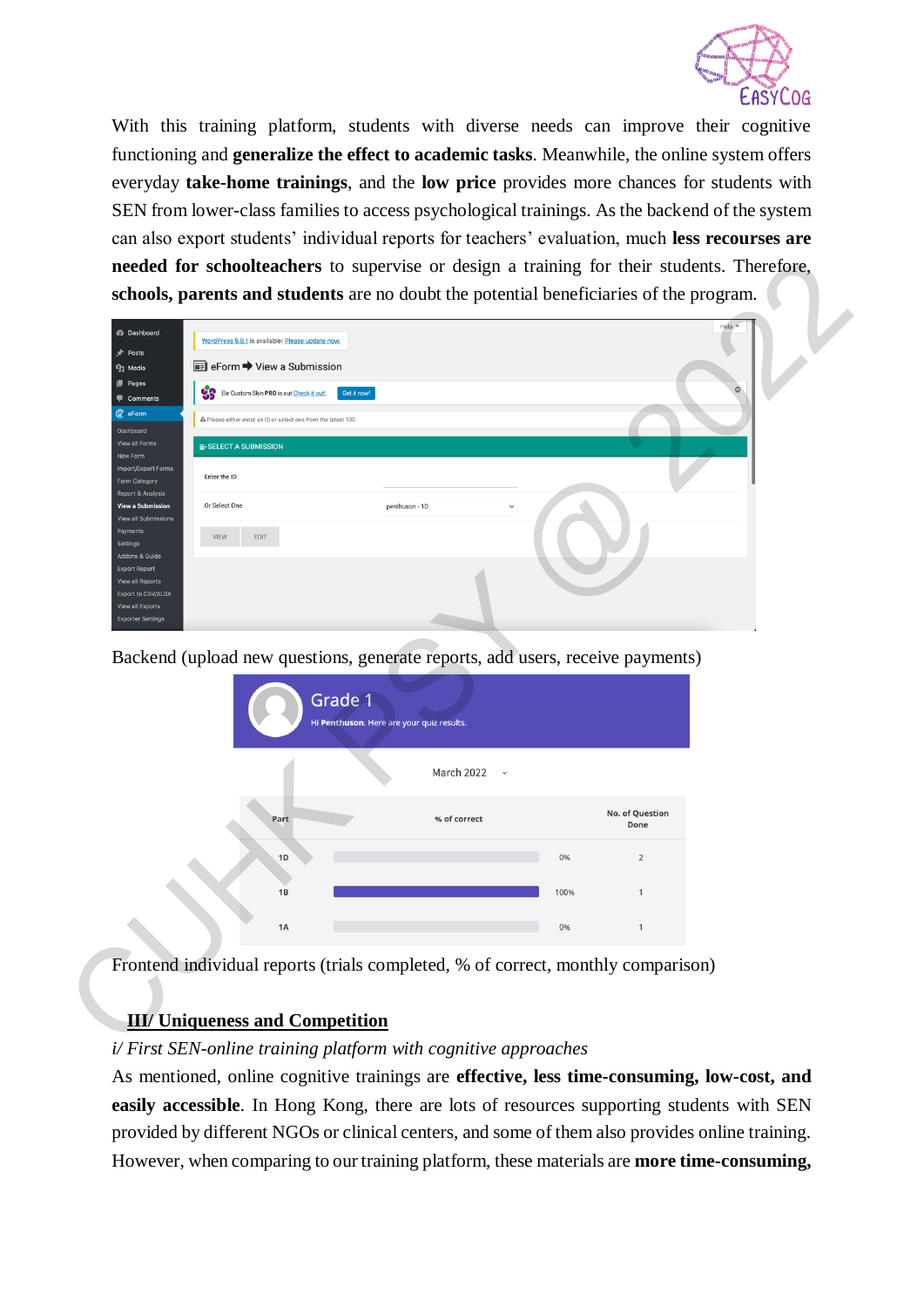

**requiring additional human support, less focused on academic improvements, having limited training sessions and less generalized**. For example, the Jockey Club Autism Support Network provides free training materials for students and parents but requires active learning and support from parents and teachers. On the other hand, the training applications from the Heep Hong Society for students with SEN are mostly focusing on behavioral adaptations or social trainings which do not improve students' cognitive and academic performances. While YWCA's Infinity Hope App is an application to provide cognitive-based trainings to Chinese dyslexics, the contents provided for trainings are limited as the tasks are story-based. All the online resources mentioned above are only designed for one type of developmental disorders, while our platform is the only online resource to provide cognitive trainings for different SEN groups.

# *ii/ Fine online platform bridging schools and family of students with SEN*

Our platform is equipped with the e-Form module that brings **great convenience to both schools and parents**. This module allows teachers and parents to check on students' progresses, compare monthly performances, and adjust the assignment levels in school. No current applications designed for students with SEN in Hong Kong can record and export the data sets for schools for assessments. Meanwhile, once students get the account, they can get **access to the trainings covering all grades**. Therefore, they can change their training levels according to their own abilities under teachers' supervision. The flexibility makes the platform well fit to the students' progresses. social trainings which do not improve students' cognitive and academic performances. While<br>VCA's trifinity Here App is an application to provide cognitive shot arising is to Chinese<br>Westex, the contents provided for train

## **IV/ Implementation Plan**

The project starts with literature research to find out possible trainings for Chinese Dyslexia, AD/HD and ASD that is proven effective, fully automatic, able to be uploaded to our systems, and cost-effective. After consultation with our project advisors, question banks will be designed and uploaded; while the system will be continually tested and modified. Once the system is ready, accounts will be created and given to the partner schools and NGOs. The timeline is shown below:

| 3/2022       | -Literature research (Done)                     |  |
|--------------|-------------------------------------------------|--|
|              | -Inviting advisors (Done)                       |  |
|              | -System functions checking (Done)               |  |
| 4/2022       | -Designing promotion leaflets                   |  |
|              | -Rebuilding the frontend of the online platform |  |
| 5/2022       | -Helper recruitment                             |  |
|              | -Promotion to schools and NGOs                  |  |
| $6 - 8/2022$ | -Designing question bank                        |  |
|              | -Confirmation of partnerships                   |  |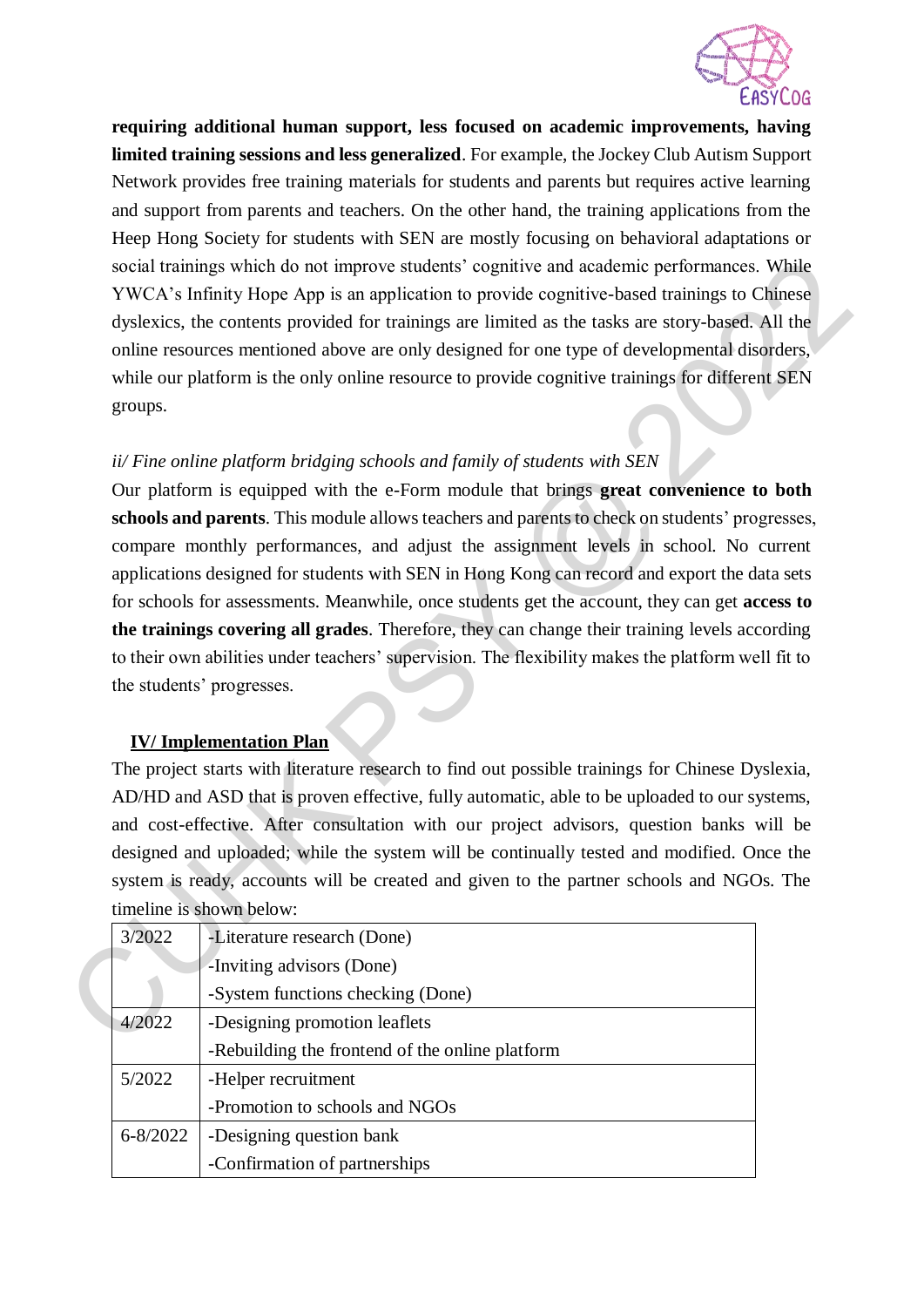

|            | -System checking            |
|------------|-----------------------------|
|            | -Trials & level adjustment  |
| $9/2022 -$ | -Launch officially          |
| 9/2023     | -Continuation in promotions |

## **V/ Management Team**

Our team has started a SEN music project two years ago with great success. With the **experience in providing services for students with SEN** and the **developed NGOs/schools networks**, this project can be easily promoted to different parties. The management team has also invited experts from different sectors to give advice on **project running and training designs**: **V/Management Team**<br>
Our team has started a SEN music project two years ugo with great success. With the<br>
opertience in providing services for students with SEN and the developed NGOs/Schools<br>
networks, this project can b

Training Designs:

- Prof. Urs Maurer (Department of Psychology, CUHK)
- Dr. Zheng Mo (Department of Psychology, CUHK)

Project running:

Ms. Alison Mok (Educational Psychologist, HKCCCC)

# **VI/ Common Concerns**

#### *i/ Privacy*

The privacy issue is concerned as students with SEN may not want their identity being revealed. Our website does not require any personal information, not even names. After the purchase, IDs will be given for schools to login the system, and teachers can assign the IDs to their students. They can check the students' progress from the reports exported where only ID is shown.

## *ii/ Potential loss*

Sharing of accounts and copying of learning materials from other platforms are always the greatest threats to online learning systems. While it is important to check for their own progresses, letting others to login their accounts will interfere with their own practice results and the reports will no longer be meaningful. There is also no intention to copy the materials as this platform is provided free or at a very low price.

## *iii/ Motivation*

At the initial stage, without enough funding, it is hard to develop the trainings in the form of advanced games which requires huge capital investment. Therefore, we aim to provide trainings in a more direct way, where these trainings will likely to be given as homework by teachers. We suggest that teachers can motivate students by awarding students with extra points or small gifts after achieving certain levels.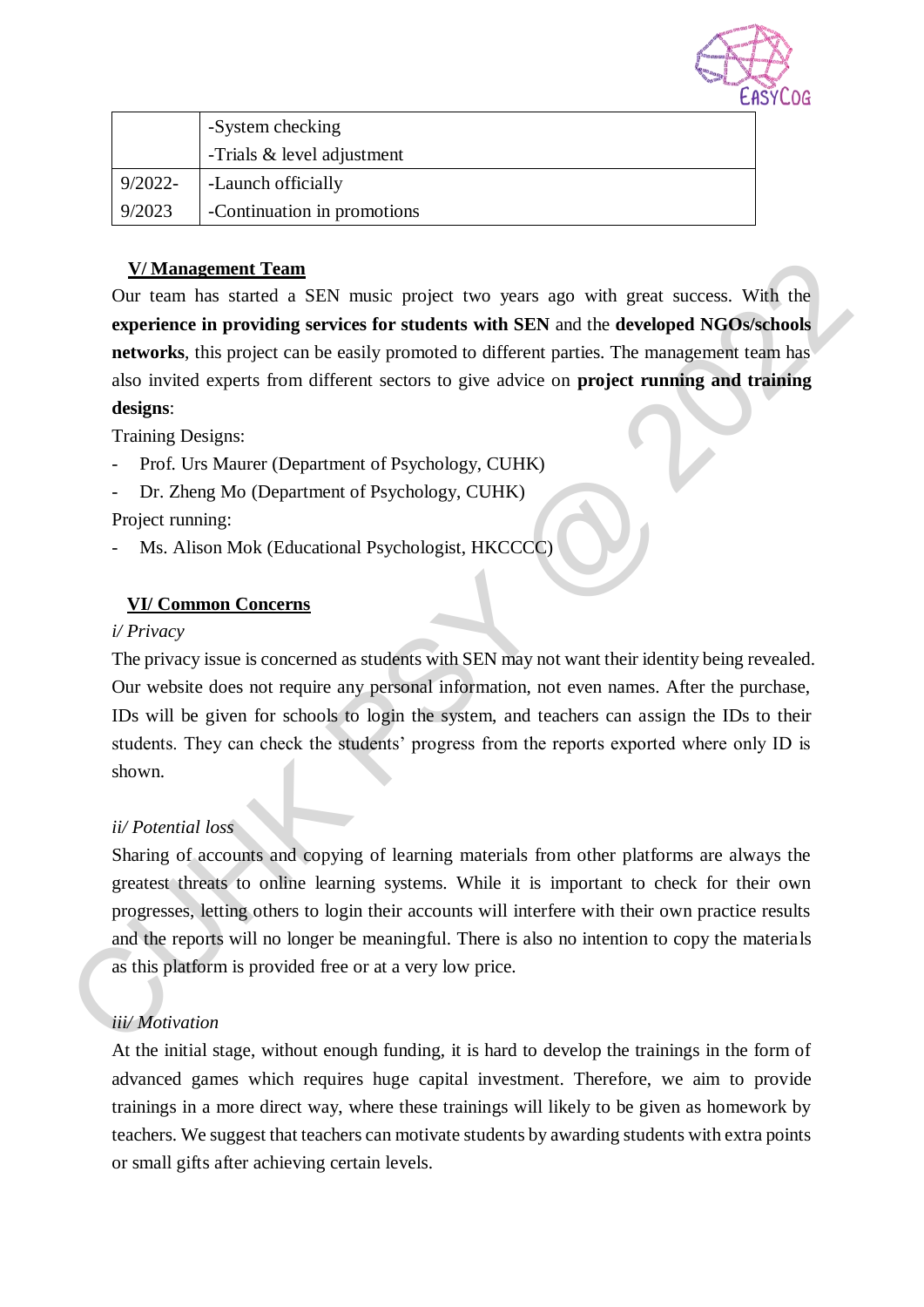

## *iv/ Effectiveness*

All trainings designed are replicating the trainings that have been shown effective in academic studies. No changes will be made unless necessary, where changes will only be made after being permitted by project advisors.

*End of Proposal* CUY N PSY @ 2022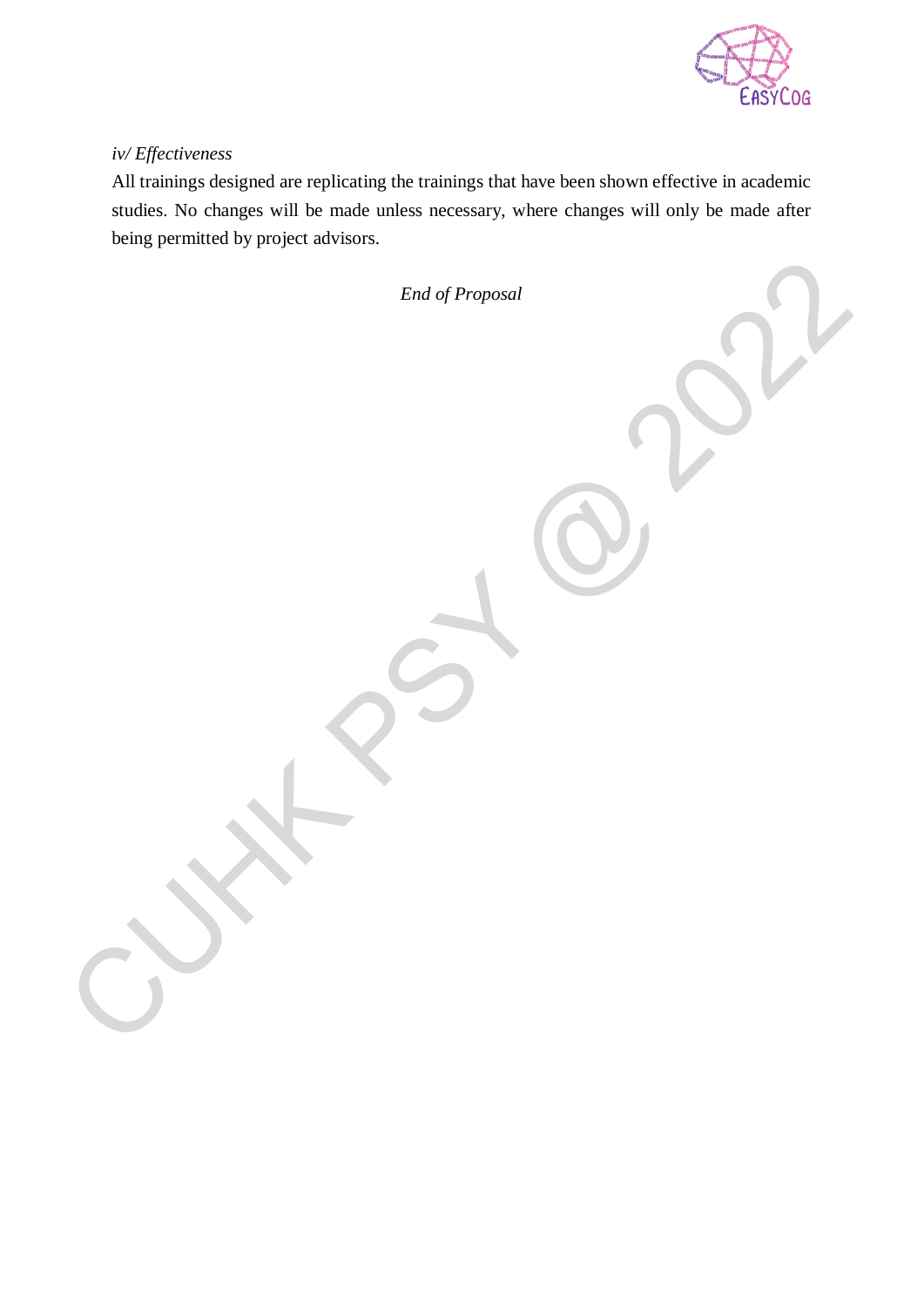

### Appendix

## *Proposed trainings:*

*i/ Dyslexia*

Working memory (WM) Visual texture discrimination (VTD) Visual attention (VA) Morphological awareness (MA) Phonological awareness (PA) Orthographical fluency (OF)

### *ii/ AD/HD*

Visuospatial working memory (VSWM) Verbal working memory (VWM) Response inhibition (RI) Selective attention (SelA) Sustained attention (SusA) Orienting attention (OA) Executive attention (EA) Working memory (WM)<br>
Visual attention (VA)<br>
Visual attention (VA)<br>
Visual attention (VA)<br>
Morphological awareness (PA)<br>
Phonological awareness (PA)<br>
Orthographical fluency (OF)<br>
( $ii$  AD/HD<br>
Visuospatial storking memory (VS

# iii/ ASD

Verbal working memory (VWM) Selective attention (SelA) Sustained attention (SusA) Orienting attention (OA) Executive attention (EA) Cognitive flexibility (CF)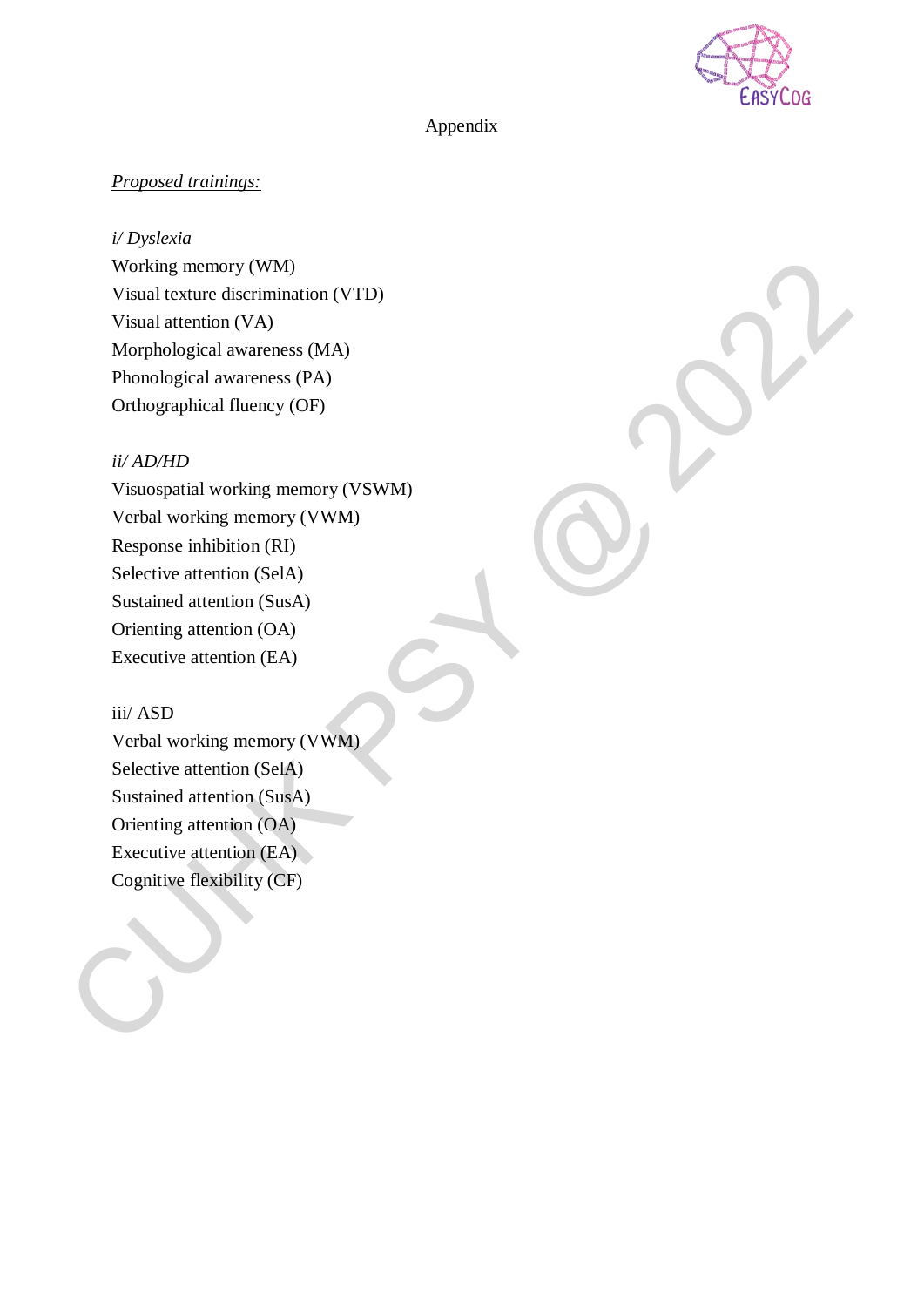

#### References

- Arnbak, E., & Elbro, C. (2000). The effects of morphological awareness training on the reading and spelling skills of young dyslexics. *Scandinavian Journal of Educational Research*, *44*(3), 229-251. (MA)
- Dai, L., Zhang, C., & Liu, X. (2016). A special Chinese reading acceleration training paradigm: To enhance the reading fluency and comprehension of Chinese children with reading disabilities. *Frontiers in Psychology*, *7*, 1937. (OF)
- de Vries, M., Prins, P. J., Schmand, B. A., & Geurts, H. M. (2015). Working memory and cognitive flexibility‐training for children with an autism spectrum disorder: A randomized controlled trial. *Journal of Child Psychology and Psychiatry*, *56*(5), 566- 576. (CF) **Dai, I., Zhang, C., & Liu, X.** (2016). A special Chinese reading acceleration training<br>paradigm: To enhance the reading fluency and comprehension of Chinese children with<br>reading disabilities. *Fromters in Psychology*, 7
	- Ho, C. S. H., & Ma, R. N. L. (1999). Training in phonological strategies improves Chinese dyslexic children's character reading skills. *Journal of Research in Reading*, *22*(2), 131- 142. (PA)
	- Jones, M. R., Katz, B., Buschkuehl, M., Jaeggi, S. M., & Shah, P. (2020). Exploring n-back cognitive training for children with ADHD. *Journal of Attention Disorders*, *24*(5), 704- 719. (RI)
	- Klee, S. H., & Garfinkel, B. D. (1983). The computerized continuous performance task: A new measure of inattention. *Journal of Abnormal Child Psychology*, *11*(4), 487-495. (SusA)
	- Klingberg, T., Fernell, E., Olesen, P. J., Johnson, M., Gustafsson, P., Dahlström, K., ... & Westerberg, H. (2005). Computerized training of working memory in children with ADHD-a randomized, controlled trial. *Journal of the American Academy of Child & Adolescent Psychiatry*, *44*(2), 177-186. (VSWM, VWM)
	- Kray, J., Eber, J., & Karbach, J. (2008). Verbal self‐instructions in task switching: A compensatory tool for action‐control deficits in childhood and old age?. *Developmental Science*, *11*(2), 223-236. (CF)
	- Lehle, C., & Hübner, R. (2008). On-the-fly adaptation of selectivity in the flanker task. *Psychonomic Bulletin & Review*, *15*(4), 814-818. (OA)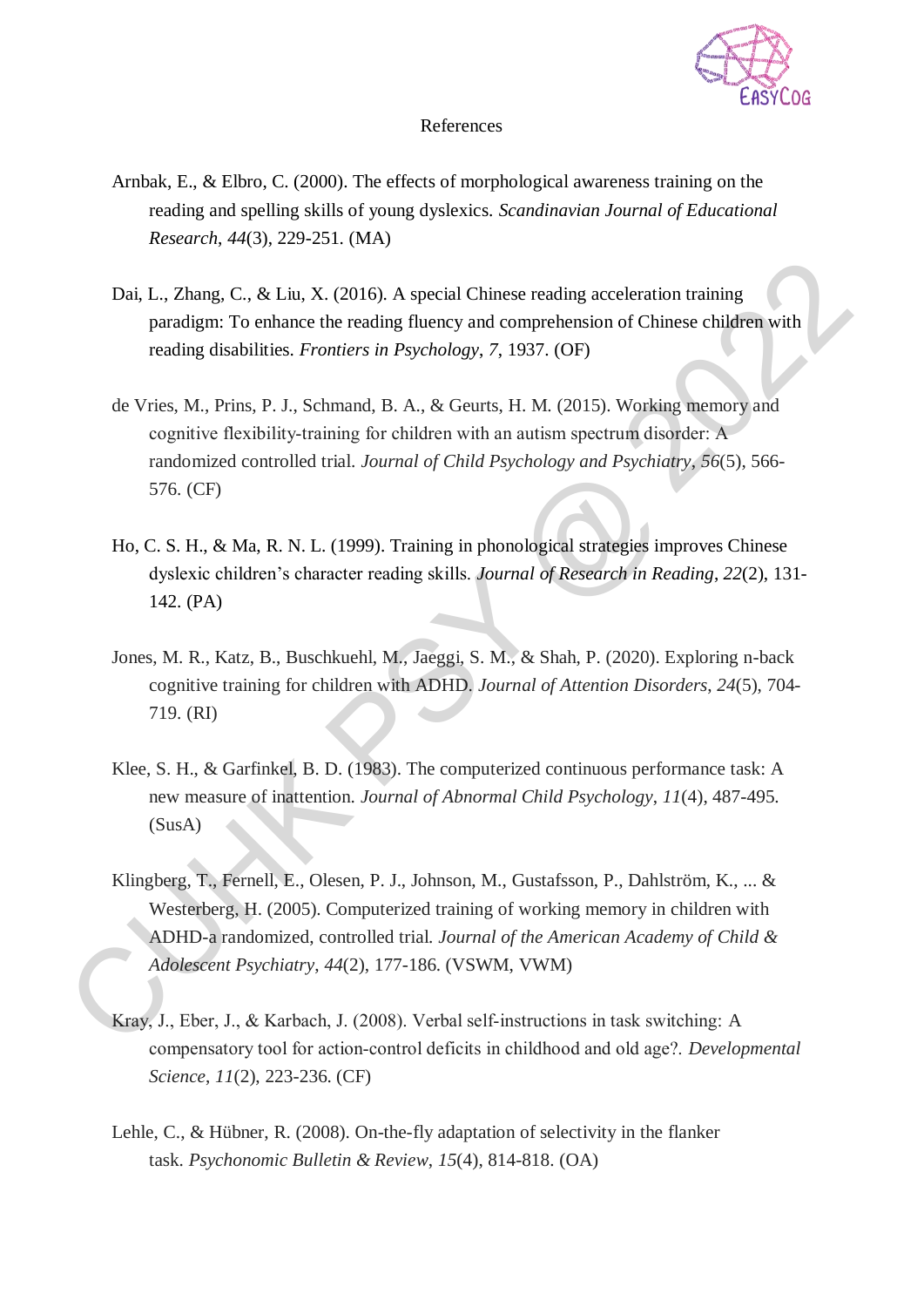

- Loosli, S. V., Buschkuehl, M., Perrig, W. J., & Jaeggi, S. M. (2012). Working memory training improves reading processes in typically developing children. *Child Neuropsychology*, *18*(1), 62-78. (WM)
- Rueda, M. R., Checa, P., & Combita, L. M. (2012). Enhanced efficiency of the executive attention network after training in preschool children: Immediate changes and effects after two months. *Developmental Cognitive Neuroscience*, *2*, S192-S204. (EA)
- Shalev, L., Ben-Simon, A., Mevorach, C., Cohen, Y., & Tsal, Y. (2011). Conjunctive continuous performance task (CCPT): A pure measure of sustained attention. *Neuropsychologia*, *49*(9), 2584-2591. (SusA)
- Shalev, L., Tsal, Y., & Mevorach, C. (2007). Computerized progressive attentional training (CPAT) program: Effective direct intervention for children with ADHD. *Child Neuropsychology*, *13*(4), 382-388.
- Siu, T. S. C., McBride, C., Tse, C. S., Tong, X., & Maurer, U. (2018). Evaluating the effects of metalinguistic and working memory training on reading fluency in Chinese and English: A randomized controlled trial. *Frontiers in Psychology*, 2510. (MLT, WM)
- Spaniol, M. M., Mevorach, C., Shalev, L., Teixeira, M. C. T., Lowenthal, R., & de Paula, C. S. (2021). Attention training in children with autism spectrum disorder improves academic performance: A double‐blind pilot application of the computerized progressive attentional training program. *Autism Research*, *14*(8), 1769-1776. Rueda, M. R., Checa, P., & Combina, I., M. (2012). Emhanced efficiency of the essentinic attention network after training in preschool divident: Intensitie dentrosity after two months. *Developmental Cognitive Neuroscienc* 
	- Tamm, L., Epstein, J. N., Peugh, J. L., Nakonezny, P. A., & Hughes, C. W. (2013). Preliminary data suggesting the efficacy of attention training for school-aged children with ADHD. *Developmental Cognitive Neuroscience*, *4*, 16-28. (SelA)
	- Tong, X., McBride, C., Lo, J. C. M., & Shu, H. (2017). A three‐year longitudinal study of reading and spelling difficulty in Chinese developmental dyslexia: The matter of morphological awareness. *Dyslexia*, *23*(4), 372-386. (MA)
	- Wang, J., Wu, K. C., Mo, J., Wong, W. L., Siu, T. S. C., McBride, C., ... & Maurer, U. (2021). Remediation of a phonological representation deficit in Chinese children with dyslexia: A comparison between metalinguistic training and working memory training. *Developmental Science*, *24*(3), e13065. (MLT, WM)